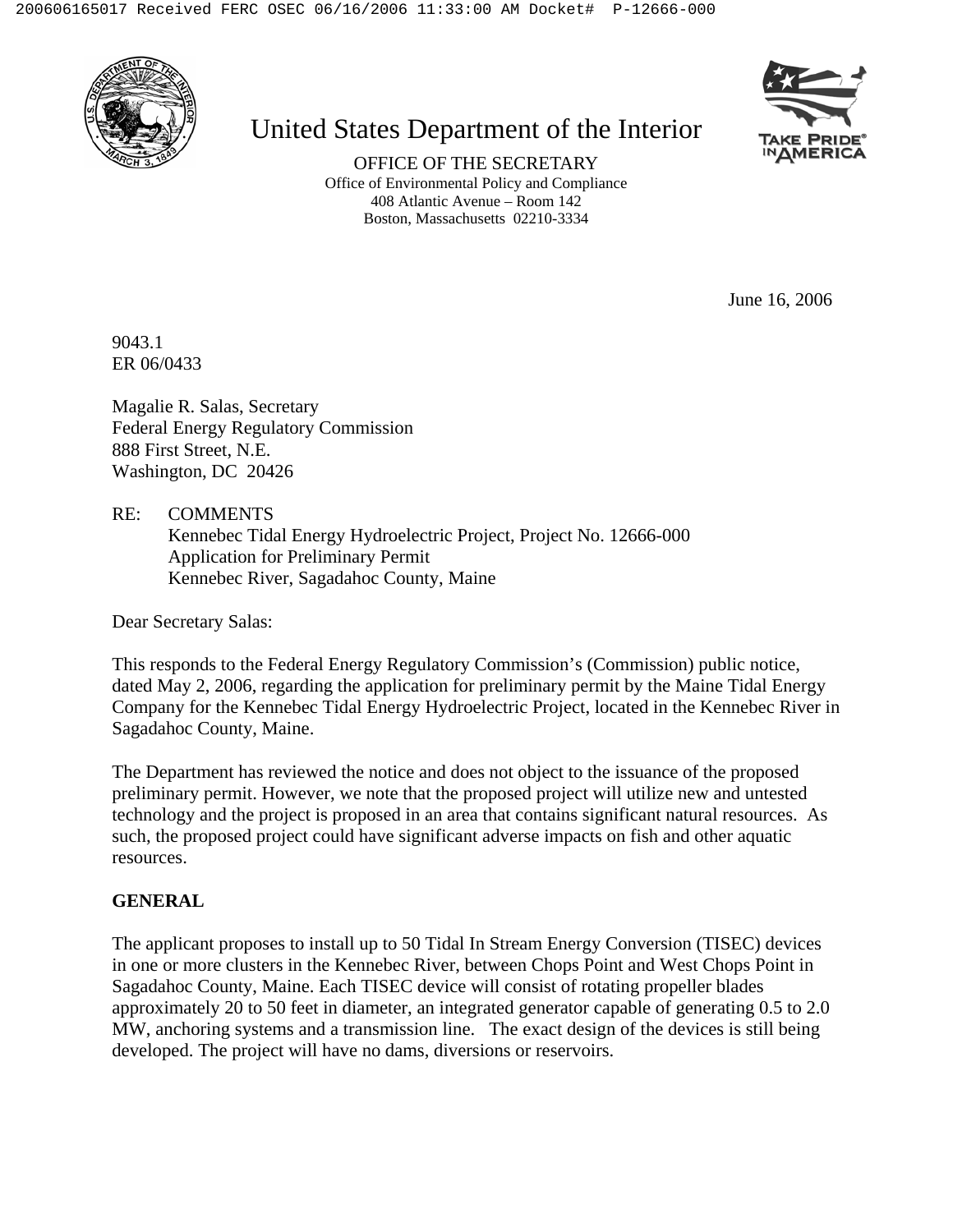Magalie R. Salas, Secretary 2

The project is proposed in three phases. The preliminary permit application states that the First Phase of the project would be completed during the three-year period of the permit. The First Phase includes demonstration of a pilot TISEC device, including installation of equipment for production and transmission of power. This initial phase of the project could have adverse impacts and will need to be properly planned and designed to minimize potential harm to fish and wildlife resources, and also must be fully evaluated for implications for larger-scale installations.

The applicant proposes a series of studies to assess the possible locations for the TISEC devices based on geological and geophysical characteristics, tidal currents, and cultural and biological resources. As discussed below, the applicant will need to coordinate with several State and Federal natural resource agencies, including bureaus of the Department of the Interior.

#### **Fish and Wildlife Resources**

The lower Kennebec River and estuary support fish and wildlife populations having ecological, recreational, and commercial importance. The proposed tidal power project would be located in a section of the Kennebec River that is regularly used by resident and migratory fish. These include federally-listed endangered or threatened species (Gulf of Maine Distinct Population of Atlantic salmon, shortnose sturgeon, bald eagle). Recreational and/or commercial fisheries also exist for several other migratory species found in the project area, including striped bass, alewife, blueback herring, American eel, and rainbow smelt.

The Kennebec River is the second largest watershed in Maine, and has a rich history of commercial and recreational fisheries, particularly in the lower portion of the watershed. Those fisheries were severely reduced in the  $19<sup>th</sup>$  and  $20<sup>th</sup>$  centuries due to the construction of dams, pollution and over-fishing. As a result, numerous conservation partners, including the U.S. Fish and Wildlife Service (USFWS), are currently working with hydropower interests to restore migratory fish runs in the watershed. In May 1998, the USFWS joined with others in signing the Lower Kennebec River Comprehensive Hydropower Settlement Accord, which led to the removal of Edwards Dam in 1999, and provides for construction of new fish passage facilities and other fish restoration measures in the watershed. Restoration and management plans for migratory fish are further described in the State of Maine's comprehensive *Kennebec River Resource Management Plan: Balancing Hydropower Generation and Other Uses, issued in* 1993. Broadly stated, the overall goal of the Settlement Accord and underlying Management Plan is to restore anadromous and catadromous fish to their historic range in the watershed, directly benefiting eight species of migratory fish. Since the Edwards Dam was removed, new fish passage facilities have been installed in upstream dams resulting in the growth of migratory fish runs.

The Kennebec River flows through Merrymeeting Bay before reaching the Gulf of Maine. Merrymeeting Bay is a unique 9,000-acre ecosystem, formed by the confluence of the Kennebec and five other rivers. A natural restriction in the lower Kennebec River, known as The Chops, forms the outlet of Merrymeeting Bay, and helps determine upstream tidal conditions. Although tidal conditions exist in Merrymeeting Bay, much of it is non-saline, due to the restrictive nature of The Chops. This allows for the extensive development of highly productive freshwater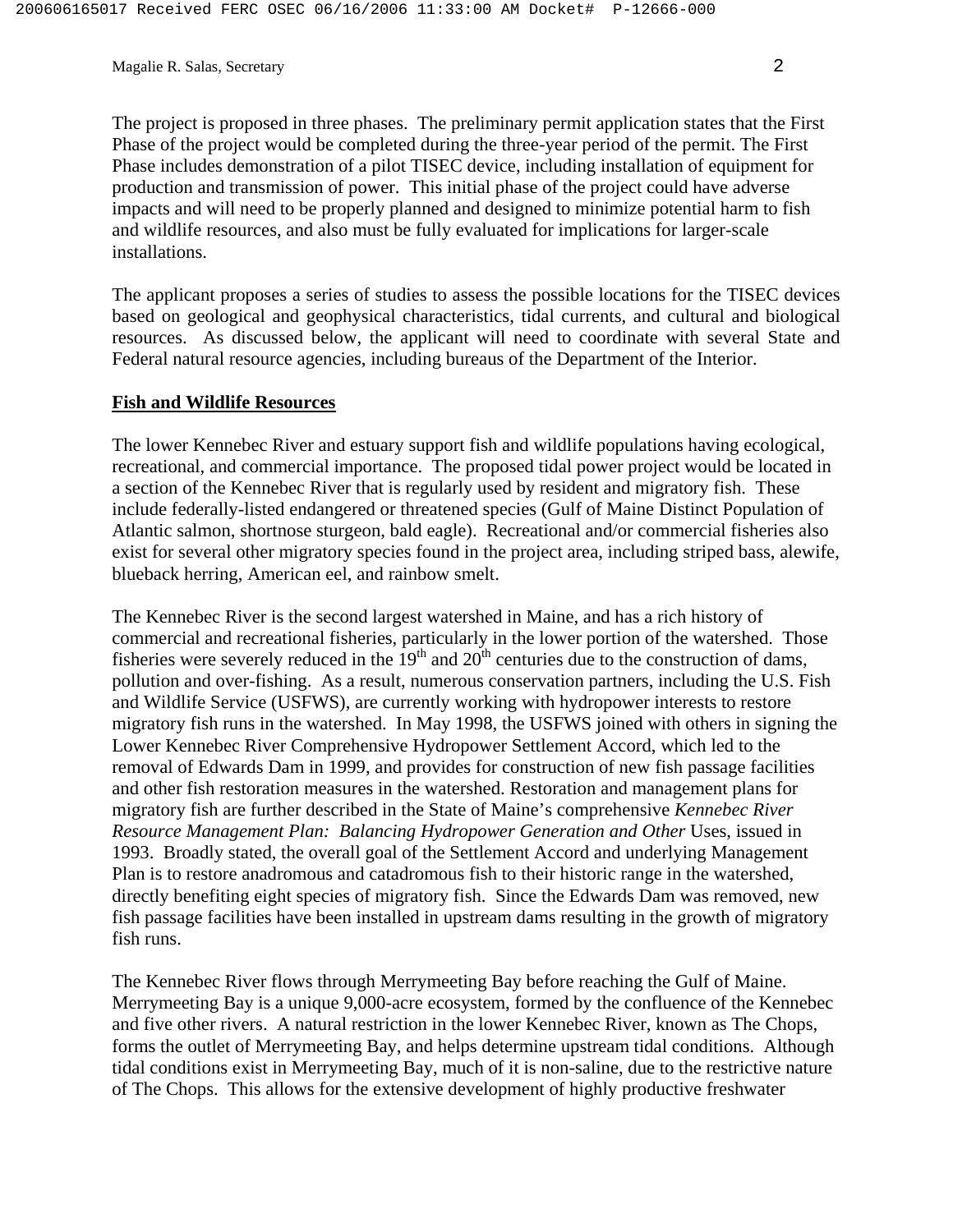Magalie R. Salas, Secretary 3

wetlands in Merrymeeting Bay, which provide habitat and food for a variety of fish and wildlife resources. Merrymeeting Bay contains spawning and rearing habitat for shortnose and Atlantic sturgeon, striped bass, American shad, and rainbow smelt. The Bay also provides habitat for bald eagles, ospreys, and numerous species of waterfowl, wading birds and shorebirds. The USFWS has joined with the State of Maine and other partners to protect valuable fish and wildlife habitats in and around Merrymeeting Bay.

The proposed Kennebec Tidal Energy Project could have a direct bearing on the success of the fish restoration efforts on the Kennebec and other rivers flowing into Merrymeeting Bay. While the tidal project does not involve new dams or reservoirs, it would be located in a section of river (The Chops) that virtually all species of migratory fish must pass through during migration to or from the Gulf of Maine. In addition, as described in the application, the proposed TISEC devices are to have 20- to 50-foot-wide propeller blades in waters that are 25 to 100 feet deep. As such, the proposed turbines could nearly occupy the entire water column in some places, and affect benthic as well as surface-oriented species. Given that the tidal power technologies that are described in the preliminary permit application are largely untested and unknown, there could be risks to the same fishery resources that are targeted for restoration upstream of the project site. The Commission must carefully scrutinize whether the tidal project would be consistent with the comprehensive fish restoration plans and activities that are currently underway.

Because of the potential for extensive impacts to aquatic resources of the Kennebec River and Merrymeeting Bay, various in-depth studies will be needed. The permit application proposes evaluations of: (a) fish mortality and injury prevention measures; (b) construction impacts on aquatic organisms, historical and cultural resources, recreation, navigation and commercial and recreational fishing; (c) impacts of TISEC operation on aquatic organisms; and (d) impacts of TISEC devices and transmission lines on surrounding wetlands and riparian wildlife. The studies should also address whether the project would disrupt or significantly alter the existing energy flux between Merrymeeting Bay and the Gulf of Maine as a result of installing TISEC devices in The Chops.

State and federal fish and wildlife agencies should be consulted early in the planning process for their advice on impact assessment studies. After the applicant has conducted the necessary studies, the resource agencies should be consulted again for their recommendations on measures needed to mitigate adverse impacts and compensate for unavoidable losses to fish and wildlife resources. The address for our Fish and Wildlife Service Office is 1168 Main Street, Old Town, Maine 04468.

#### **Cultural Resources**

The State Historic Preservation Officer (SHPO) should be consulted concerning the project to ensure compliance by the applicant and the Commission with all preservation legislation. Consideration of project effects on any existing or potential cultural resources, should take place as part of the environmental evaluation during the preliminary permit period. For Maine, the SHPO is Earl G. Shettleworth, Jr., Maine Historic Preservation Commission, 55 Capitol Street, Station 65, Augusta, Maine 04333-0065 (207-287-2132). We also suggest that Article 7 in Order No. 54 Final Rule, FERC, October 22, 1979, be included in the preliminary permit.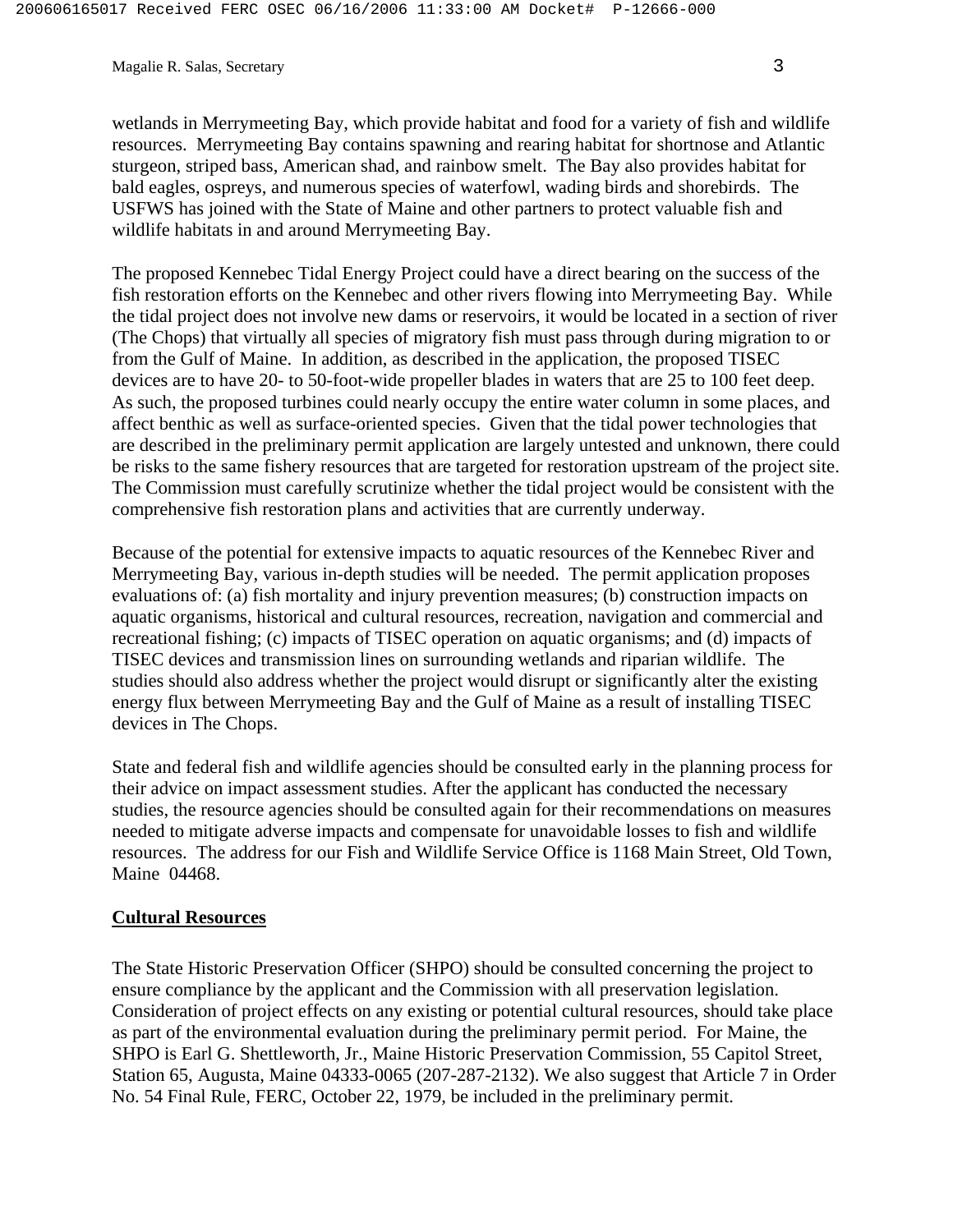Magalie R. Salas, Secretary 4

### **Recreational Resources**

The project is located within several adjoining Nationwide Rivers Inventory (NRI) segments: Merrymeeting Bay to Bath, Merrymeeting Bay to South Gardiner, and Bay Point to Bath. These segments have numerous critical values for which the segments are listed. The applicant and Commission staff can obtain more information on NRI and the specific segments in the vicinity of the proposed project by visiting the National Park Service website:

http://www.nps.gov/ncrc/programs/rtca/nri/states/me.html

In addition to evaluating NRI related issues, the applicant should undertake an assessment of the recreation potential of the project during the preliminary permit period in consultation with the State Liaison Officer (SLO), county officials, and local community groups and agencies concerned with providing opportunities for public recreation. The assessment should include consideration of recreation needs and priorities identified in the Statewide Comprehensive Outdoor Recreation Plan. The SLO for Maine can be contacted at the Maine Bureau of Parks and Lands, 22 State House Station, 18 Elkins Lane (AMHI Campus), Augusta, Maine 04333-0022 (207-287-3821).

Thank you for the opportunity to comment on this application. Please contact me at (617) 223- 8565 if I can be of further assistance.

Sincerely,

Chaple. fath

 Andrew L. Raddant /s/ Regional Environmental Officer